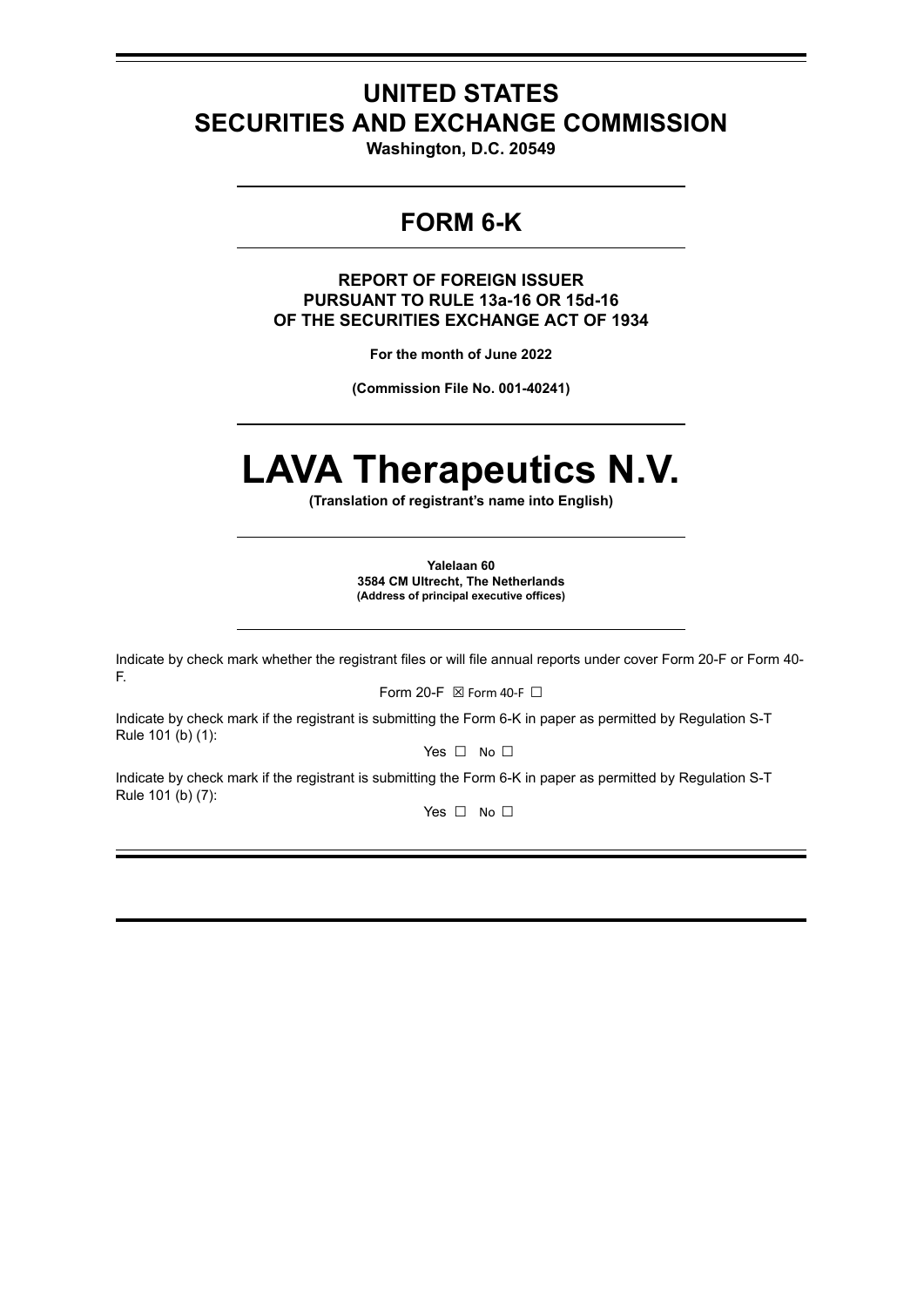#### **LAVA Therapeutics, N.V.**

#### **Results of Annual General Meeting of Shareholders**

On June 15, 2022, LAVA Therapeutics, N.V. (the "Company") held its Annual General Meeting of Shareholders. The final results of each of the agenda items submitted to a vote of the shareholders are as follows:

**Agenda Item 3**. Adoption of the Dutch statutory annual accounts for the financial year ended December 31, 2021.

The Company's shareholders adopted the Dutch statutory annual accounts for the financial year ended December 31, 2021.

**Agenda Item 5**. Appointment of the external auditor for the financial year 2022 for purposes of Dutch law.

The Company's shareholders appointed PricewaterhouseCoopers Accountants N.V. as the external independent auditor for the audit of the Company's annual accounts for the financial year 2022.

**Agenda Item 6**. Release from liability for the Company's directors with respect to the performance of their duties during the financial year ended December 31, 2021.

The Company's shareholders released the Company's directors from liability with respect to the performance of their duties during the financial year ended December 31, 2021.

**Agenda Item 7**. Appointment of James Noble as non-executive director of the Company.

The Company's shareholders appointed James Noble as non-executive director of the Company.

**Agenda Item 8**. Appointment of Jay Backstrom as non-executive director of the Company.

The Company's shareholders appointed Jay Backstrom as non-executive director of the Company.

**Agenda Item 9**. Extension of authorization of the Company's board of directors to acquire shares (or depository receipts for such shares) in the Company's capital.

The Company's shareholders extended authorization of the Company's board of directors to acquire shares (or depository receipts for such shares) for up to 10% of the Company's issued share capital for a period of 18 months following the date of the Annual General Meeting of Shareholders.